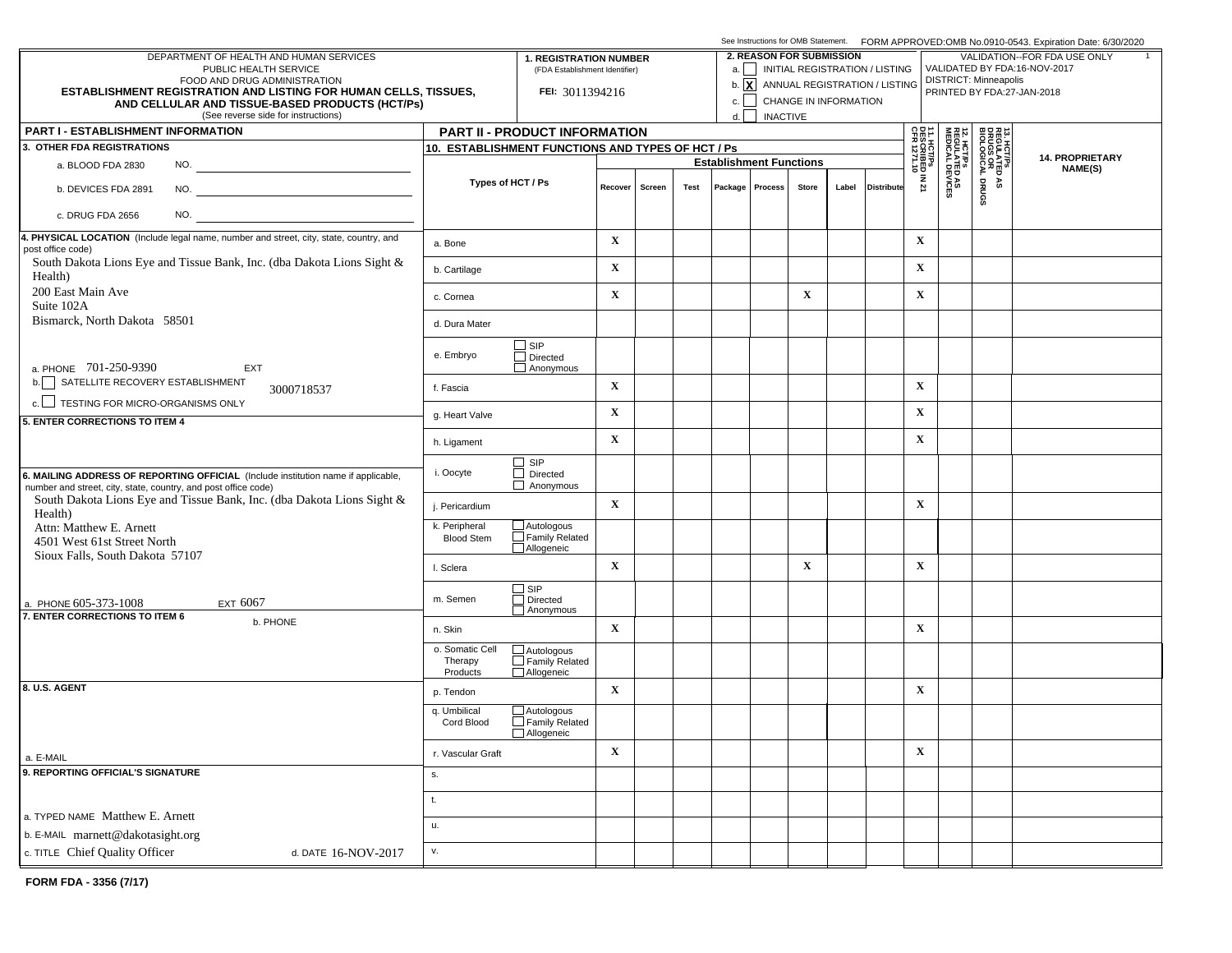|                                                                                                                                                     |                                                                 | See Instructions for OMB Statement. FORM APPROVED:OMB No.0910-0543. Expiration Date: 6/30/2020 |                 |                                 |                                |       |                                       |                                                              |                                                       |                                                        |                                                     |                              |                            |
|-----------------------------------------------------------------------------------------------------------------------------------------------------|-----------------------------------------------------------------|------------------------------------------------------------------------------------------------|-----------------|---------------------------------|--------------------------------|-------|---------------------------------------|--------------------------------------------------------------|-------------------------------------------------------|--------------------------------------------------------|-----------------------------------------------------|------------------------------|----------------------------|
| DEPARTMENT OF HEALTH AND HUMAN SERVICES<br>PUBLIC HEALTH SERVICE                                                                                    | <b>1. REGISTRATION NUMBER</b><br>(FDA Establishment Identifier) |                                                                                                |                 | <b>2. REASON FOR SUBMISSION</b> |                                |       | a.     INITIAL REGISTRATION / LISTING | VALIDATION--FOR FDA USE ONLY<br>VALIDATED BY FDA:16-NOV-2017 |                                                       |                                                        |                                                     |                              |                            |
| FOOD AND DRUG ADMINISTRATION                                                                                                                        |                                                                 |                                                                                                |                 |                                 |                                |       |                                       |                                                              | b. $\boxed{\mathbf{X}}$ ANNUAL REGISTRATION / LISTING |                                                        |                                                     | <b>DISTRICT: Minneapolis</b> |                            |
| <b>ESTABLISHMENT REGISTRATION AND LISTING FOR HUMAN CELLS, TISSUES,</b><br>AND CELLULAR AND TISSUE-BASED PRODUCTS (HCT/Ps)                          |                                                                 | FEI: 3012796872                                                                                |                 |                                 |                                |       |                                       | CHANGE IN INFORMATION                                        |                                                       |                                                        |                                                     |                              | PRINTED BY FDA:27-JAN-2018 |
| (See reverse side for instructions)                                                                                                                 |                                                                 | d.                                                                                             | <b>INACTIVE</b> |                                 |                                |       |                                       |                                                              |                                                       |                                                        |                                                     |                              |                            |
| <b>PART I - ESTABLISHMENT INFORMATION</b>                                                                                                           |                                                                 | PART II - PRODUCT INFORMATION                                                                  |                 |                                 |                                |       |                                       |                                                              |                                                       |                                                        |                                                     |                              |                            |
| 3. OTHER FDA REGISTRATIONS                                                                                                                          | 10. ESTABLISHMENT FUNCTIONS AND TYPES OF HCT / Ps               |                                                                                                |                 |                                 |                                |       |                                       |                                                              | 11. HCT/Ps<br>DESCRIBED IN 21<br>CFR 1271.10          |                                                        | 13. HCT/PS<br>REGULATED<br>DRUGS OR<br>BIOLOGICAL I | <b>14. PROPRIETARY</b>       |                            |
| NO.<br>a. BLOOD FDA 2830                                                                                                                            |                                                                 |                                                                                                |                 |                                 | <b>Establishment Functions</b> |       |                                       |                                                              |                                                       |                                                        |                                                     |                              | NAME(S)                    |
| b. DEVICES FDA 2891                                                                                                                                 | Types of HCT / Ps                                               | Recover<br>Screen                                                                              | Test            |                                 | Package   Process              | Store | Label                                 | <b>Distribute</b>                                            |                                                       | <b>12. HCT/Ps<br/>REGULATED AS<br/>MEDICAL DEVICES</b> | DRUGS<br>۵À                                         |                              |                            |
| NO.<br>c. DRUG FDA 2656                                                                                                                             |                                                                 |                                                                                                |                 |                                 |                                |       |                                       |                                                              |                                                       |                                                        |                                                     |                              |                            |
| 4. PHYSICAL LOCATION (Include legal name, number and street, city, state, country, and<br>post office code)                                         | a. Bone                                                         |                                                                                                | $\mathbf X$     |                                 |                                |       |                                       |                                                              |                                                       | $\mathbf X$                                            |                                                     |                              |                            |
| South Dakota Lions Eye & Tissue Bank, Inc. (dba Dakota Lions Sight &<br>Health)                                                                     | b. Cartilage                                                    |                                                                                                | $\mathbf X$     |                                 |                                |       |                                       |                                                              |                                                       | $\mathbf X$                                            |                                                     |                              |                            |
| 100 S Fourth St<br>Suite LL18                                                                                                                       | c. Cornea                                                       |                                                                                                | $\mathbf X$     |                                 |                                |       | $\mathbf X$                           |                                                              |                                                       | $\mathbf X$                                            |                                                     |                              |                            |
| Fargo, North Dakota 58103                                                                                                                           | d. Dura Mater                                                   |                                                                                                |                 |                                 |                                |       |                                       |                                                              |                                                       |                                                        |                                                     |                              |                            |
| a. PHONE 701-478-9222<br>EXT                                                                                                                        | e. Embryo                                                       | $\square$ SIP<br>$\Box$ Directed<br>Anonymous                                                  |                 |                                 |                                |       |                                       |                                                              |                                                       |                                                        |                                                     |                              |                            |
| b. SATELLITE RECOVERY ESTABLISHMENT<br>3000718537                                                                                                   | f. Fascia                                                       |                                                                                                | $\mathbf X$     |                                 |                                |       |                                       |                                                              |                                                       | $\mathbf X$                                            |                                                     |                              |                            |
| c. TESTING FOR MICRO-ORGANISMS ONLY                                                                                                                 | g. Heart Valve                                                  |                                                                                                | $\mathbf X$     |                                 |                                |       |                                       |                                                              |                                                       | $\mathbf X$                                            |                                                     |                              |                            |
| 5. ENTER CORRECTIONS TO ITEM 4                                                                                                                      | h. Ligament                                                     |                                                                                                | $\mathbf X$     |                                 |                                |       |                                       |                                                              |                                                       | $\mathbf X$                                            |                                                     |                              |                            |
|                                                                                                                                                     |                                                                 |                                                                                                |                 |                                 |                                |       |                                       |                                                              |                                                       |                                                        |                                                     |                              |                            |
| 6. MAILING ADDRESS OF REPORTING OFFICIAL (Include institution name if applicable,<br>number and street, city, state, country, and post office code) | i. Oocyte                                                       | $\Box$ SIP<br>$\Box$ Directed<br>$\Box$ Anonymous                                              |                 |                                 |                                |       |                                       |                                                              |                                                       |                                                        |                                                     |                              |                            |
| Dakota Lions Sight & Health<br>Attn: Matthew E. Arnett                                                                                              | j. Pericardium                                                  |                                                                                                | $\mathbf X$     |                                 |                                |       |                                       |                                                              |                                                       | $\mathbf X$                                            |                                                     |                              |                            |
| 4501 W 61st St N<br>Sioux Falls, South Dakota 57107                                                                                                 | k. Peripheral<br><b>Blood Stem</b>                              | $\Box$ Autologous<br>$\Box$ Family Related<br>Allogeneic                                       |                 |                                 |                                |       |                                       |                                                              |                                                       |                                                        |                                                     |                              |                            |
|                                                                                                                                                     | I. Sclera                                                       |                                                                                                | $\mathbf X$     |                                 |                                |       | $\mathbf X$                           |                                                              |                                                       | $\mathbf X$                                            |                                                     |                              |                            |
| a. PHONE 605-373-1008<br>EXT 6067                                                                                                                   | m. Semen                                                        | $\Box$ SIP<br>Directed<br>Anonymous                                                            |                 |                                 |                                |       |                                       |                                                              |                                                       |                                                        |                                                     |                              |                            |
| 7. ENTER CORRECTIONS TO ITEM 6<br>b. PHONE                                                                                                          | n. Skin                                                         |                                                                                                | $\mathbf X$     |                                 |                                |       |                                       |                                                              |                                                       | $\mathbf X$                                            |                                                     |                              |                            |
|                                                                                                                                                     | o. Somatic Cell<br>Therapy<br>Products                          | $\Box$ Autologous<br>Family Related<br>Allogeneic                                              |                 |                                 |                                |       |                                       |                                                              |                                                       |                                                        |                                                     |                              |                            |
| 8. U.S. AGENT                                                                                                                                       | p. Tendon                                                       |                                                                                                | $\mathbf X$     |                                 |                                |       |                                       |                                                              |                                                       | $\mathbf X$                                            |                                                     |                              |                            |
|                                                                                                                                                     | q. Umbilical<br>Cord Blood                                      | $\Box$ Autologous<br>Family Related<br>Allogeneic                                              |                 |                                 |                                |       |                                       |                                                              |                                                       |                                                        |                                                     |                              |                            |
| a. E-MAIL                                                                                                                                           | r. Vascular Graft                                               |                                                                                                | X               |                                 |                                |       |                                       |                                                              |                                                       | $\mathbf X$                                            |                                                     |                              |                            |
| 9. REPORTING OFFICIAL'S SIGNATURE                                                                                                                   | s.                                                              |                                                                                                |                 |                                 |                                |       |                                       |                                                              |                                                       |                                                        |                                                     |                              |                            |
| a. TYPED NAME Matthew E. Arnett                                                                                                                     | t.                                                              |                                                                                                |                 |                                 |                                |       |                                       |                                                              |                                                       |                                                        |                                                     |                              |                            |
| b. E-MAIL marnett@dakotasight.org                                                                                                                   | u.                                                              |                                                                                                |                 |                                 |                                |       |                                       |                                                              |                                                       |                                                        |                                                     |                              |                            |
| c. TITLE Chief Quality Officer<br>d. DATE 16-NOV-2017                                                                                               | v.                                                              |                                                                                                |                 |                                 |                                |       |                                       |                                                              |                                                       |                                                        |                                                     |                              |                            |
|                                                                                                                                                     |                                                                 |                                                                                                |                 |                                 |                                |       |                                       |                                                              |                                                       |                                                        |                                                     |                              |                            |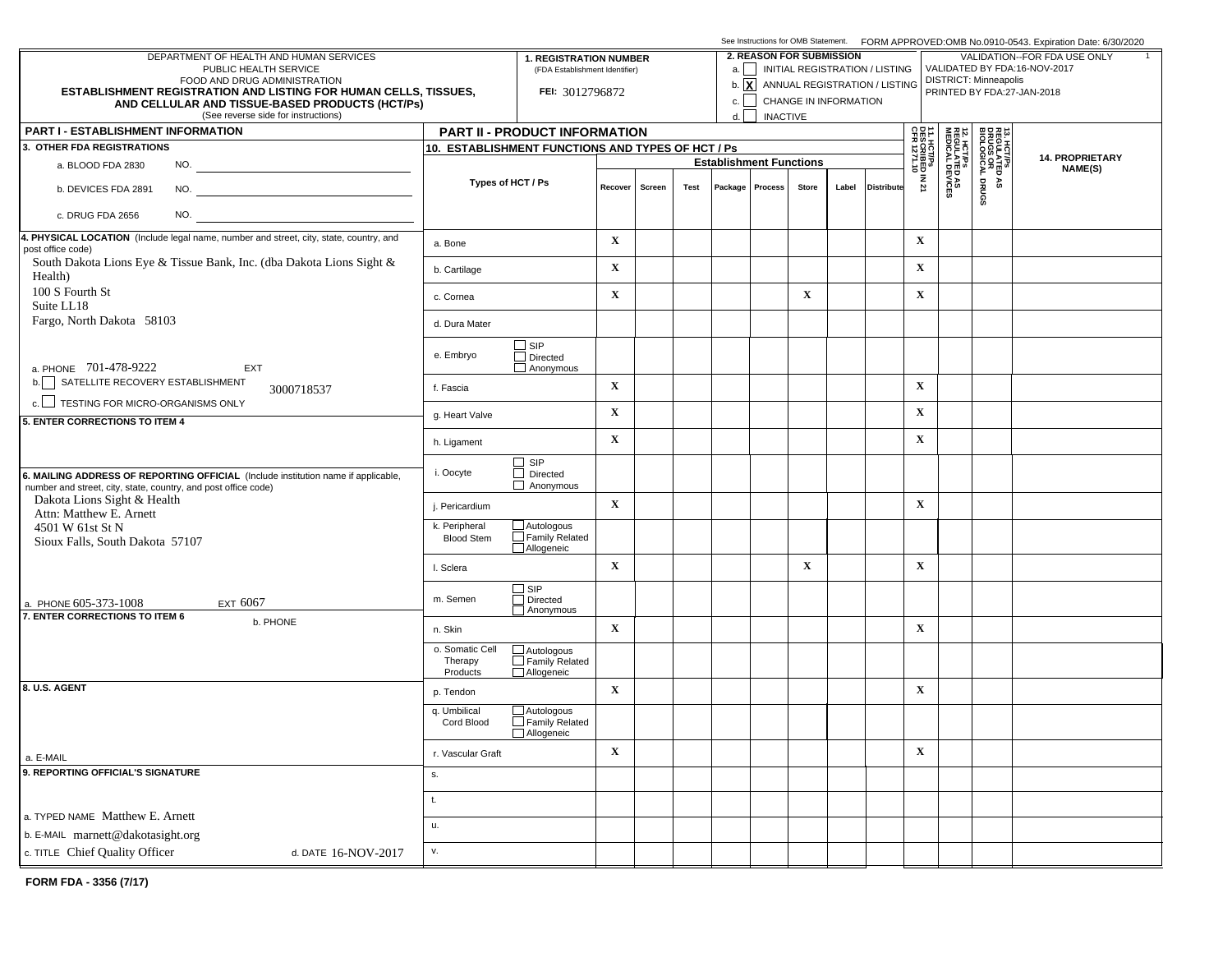|                                                                                                                                                     |                                                   | See Instructions for OMB Statement. FORM APPROVED:OMB No.0910-0543. Expiration Date: 6/30/2020 |                                |                                 |                                |       |                                       |                                                              |                                                       |                                                        |                              |  |         |  |
|-----------------------------------------------------------------------------------------------------------------------------------------------------|---------------------------------------------------|------------------------------------------------------------------------------------------------|--------------------------------|---------------------------------|--------------------------------|-------|---------------------------------------|--------------------------------------------------------------|-------------------------------------------------------|--------------------------------------------------------|------------------------------|--|---------|--|
| DEPARTMENT OF HEALTH AND HUMAN SERVICES<br>PUBLIC HEALTH SERVICE                                                                                    | <b>1. REGISTRATION NUMBER</b>                     |                                                                                                |                                | <b>2. REASON FOR SUBMISSION</b> |                                |       | a.     INITIAL REGISTRATION / LISTING | VALIDATION--FOR FDA USE ONLY<br>VALIDATED BY FDA:16-NOV-2017 |                                                       |                                                        |                              |  |         |  |
| FOOD AND DRUG ADMINISTRATION                                                                                                                        |                                                   |                                                                                                | (FDA Establishment Identifier) |                                 |                                |       |                                       |                                                              | b. $\boxed{\mathbf{X}}$ ANNUAL REGISTRATION / LISTING |                                                        | <b>DISTRICT: Minneapolis</b> |  |         |  |
| <b>ESTABLISHMENT REGISTRATION AND LISTING FOR HUMAN CELLS, TISSUES,</b><br>AND CELLULAR AND TISSUE-BASED PRODUCTS (HCT/Ps)                          |                                                   | FEI: 3006850594                                                                                |                                |                                 |                                |       |                                       | CHANGE IN INFORMATION                                        |                                                       | PRINTED BY FDA:27-JAN-2018                             |                              |  |         |  |
| (See reverse side for instructions)                                                                                                                 |                                                   | d.                                                                                             | <b>INACTIVE</b>                |                                 |                                |       |                                       |                                                              |                                                       |                                                        |                              |  |         |  |
| <b>PART I - ESTABLISHMENT INFORMATION</b>                                                                                                           |                                                   | PART II - PRODUCT INFORMATION                                                                  |                                |                                 |                                |       |                                       | 읇∺                                                           |                                                       |                                                        |                              |  |         |  |
| 3. OTHER FDA REGISTRATIONS                                                                                                                          | 10. ESTABLISHMENT FUNCTIONS AND TYPES OF HCT / Ps |                                                                                                |                                |                                 |                                |       |                                       | 13. HCT/PS<br>REGULATED<br>DRUGS OR<br>BIOLOGICAL I          | <b>14. PROPRIETARY</b>                                |                                                        |                              |  |         |  |
| NO.<br>a. BLOOD FDA 2830                                                                                                                            |                                                   |                                                                                                |                                |                                 | <b>Establishment Functions</b> |       |                                       |                                                              |                                                       |                                                        |                              |  | NAME(S) |  |
| b. DEVICES FDA 2891                                                                                                                                 | Types of HCT / Ps                                 | Recover<br>Screen                                                                              | Test                           |                                 | Package   Process              | Store | Label                                 | <b>Distribute</b>                                            | 1. HCT/Ps<br>ESCRIBED IN 21<br>FR 1271.10             | <b>12. HCT/Ps<br/>REGULATED AS<br/>MEDICAL DEVICES</b> | DRUGS<br>۵À                  |  |         |  |
| NO.<br>c. DRUG FDA 2656                                                                                                                             |                                                   |                                                                                                |                                |                                 |                                |       |                                       |                                                              |                                                       |                                                        |                              |  |         |  |
| 4. PHYSICAL LOCATION (Include legal name, number and street, city, state, country, and<br>post office code)                                         | a. Bone                                           |                                                                                                | $\mathbf X$                    |                                 |                                |       |                                       |                                                              |                                                       | $\mathbf X$                                            |                              |  |         |  |
| South Dakota Lions Eye and Tissue Bank, Inc. (dba Dakota Lions Sight &<br>Health)                                                                   | b. Cartilage                                      |                                                                                                | $\mathbf X$                    |                                 |                                |       |                                       |                                                              |                                                       | $\mathbf X$                                            |                              |  |         |  |
| 1774 E Centre Street<br>Suite 4                                                                                                                     | c. Cornea                                         |                                                                                                | $\mathbf X$                    |                                 |                                |       | $\mathbf X$                           |                                                              |                                                       | $\mathbf X$                                            |                              |  |         |  |
| Rapid City, South Dakota 57703                                                                                                                      | d. Dura Mater                                     |                                                                                                |                                |                                 |                                |       |                                       |                                                              |                                                       |                                                        |                              |  |         |  |
| a. PHONE 605-388-8833<br>EXT                                                                                                                        | e. Embryo                                         | $\square$ SIP<br>$\Box$ Directed<br>Anonymous                                                  |                                |                                 |                                |       |                                       |                                                              |                                                       |                                                        |                              |  |         |  |
| b. SATELLITE RECOVERY ESTABLISHMENT<br>3000718537                                                                                                   | f. Fascia                                         |                                                                                                | $\mathbf X$                    |                                 |                                |       |                                       |                                                              |                                                       | $\mathbf X$                                            |                              |  |         |  |
| c. TESTING FOR MICRO-ORGANISMS ONLY                                                                                                                 | g. Heart Valve                                    |                                                                                                | $\mathbf X$                    |                                 |                                |       |                                       |                                                              |                                                       | $\mathbf X$                                            |                              |  |         |  |
| 5. ENTER CORRECTIONS TO ITEM 4                                                                                                                      | h. Ligament                                       |                                                                                                | $\mathbf X$                    |                                 |                                |       |                                       |                                                              |                                                       | $\mathbf X$                                            |                              |  |         |  |
|                                                                                                                                                     |                                                   | $\Box$ SIP<br>$\Box$ Directed                                                                  |                                |                                 |                                |       |                                       |                                                              |                                                       |                                                        |                              |  |         |  |
| 6. MAILING ADDRESS OF REPORTING OFFICIAL (Include institution name if applicable,<br>number and street, city, state, country, and post office code) | i. Oocyte                                         | $\Box$ Anonymous                                                                               |                                |                                 |                                |       |                                       |                                                              |                                                       |                                                        |                              |  |         |  |
| Dakota Lions Sight & Health<br>Attn: Matthew E. Arnett                                                                                              | j. Pericardium                                    |                                                                                                | $\mathbf X$                    |                                 |                                |       |                                       |                                                              |                                                       | $\mathbf X$                                            |                              |  |         |  |
| 4501 W 61st St North<br>Sioux Falls, South Dakota 57107                                                                                             | k. Peripheral<br><b>Blood Stem</b>                | $\Box$ Autologous<br>$\Box$ Family Related<br>Allogeneic                                       |                                |                                 |                                |       |                                       |                                                              |                                                       |                                                        |                              |  |         |  |
|                                                                                                                                                     | I. Sclera                                         |                                                                                                | $\mathbf X$                    |                                 |                                |       |                                       |                                                              |                                                       | $\mathbf X$                                            |                              |  |         |  |
| a. PHONE 605-373-1008<br>EXT<br>7. ENTER CORRECTIONS TO ITEM 6                                                                                      | m. Semen                                          | $\Box$ SIP<br>Directed<br>Anonymous                                                            |                                |                                 |                                |       |                                       |                                                              |                                                       |                                                        |                              |  |         |  |
| b. PHONE                                                                                                                                            | n. Skin                                           |                                                                                                | $\mathbf X$                    |                                 |                                |       |                                       |                                                              |                                                       | $\mathbf X$                                            |                              |  |         |  |
|                                                                                                                                                     | o. Somatic Cell<br>Therapy<br>Products            | $\Box$ Autologous<br>Family Related<br>Allogeneic                                              |                                |                                 |                                |       |                                       |                                                              |                                                       |                                                        |                              |  |         |  |
| 8. U.S. AGENT                                                                                                                                       | p. Tendon                                         |                                                                                                | $\mathbf X$                    |                                 |                                |       | $\mathbf x$                           |                                                              |                                                       | $\mathbf X$                                            |                              |  |         |  |
|                                                                                                                                                     | q. Umbilical<br>Cord Blood                        | $\Box$ Autologous<br>Family Related<br>Allogeneic                                              |                                |                                 |                                |       |                                       |                                                              |                                                       |                                                        |                              |  |         |  |
| a. E-MAIL                                                                                                                                           | r. Vascular Graft                                 |                                                                                                | X                              |                                 |                                |       |                                       |                                                              |                                                       | $\mathbf X$                                            |                              |  |         |  |
| 9. REPORTING OFFICIAL'S SIGNATURE                                                                                                                   | s. Nerve Tissue                                   |                                                                                                | $\mathbf X$                    |                                 |                                |       |                                       |                                                              |                                                       | $\mathbf X$                                            |                              |  |         |  |
| a. TYPED NAME Matthew E. Arnett                                                                                                                     | t.                                                |                                                                                                |                                |                                 |                                |       |                                       |                                                              |                                                       |                                                        |                              |  |         |  |
| b. E-MAIL marnett@dakotasight.org                                                                                                                   | u.                                                |                                                                                                |                                |                                 |                                |       |                                       |                                                              |                                                       |                                                        |                              |  |         |  |
| c. TITLE Chief Quality Officer<br>d. DATE 16-NOV-2017                                                                                               | v.                                                |                                                                                                |                                |                                 |                                |       |                                       |                                                              |                                                       |                                                        |                              |  |         |  |
|                                                                                                                                                     |                                                   |                                                                                                |                                |                                 |                                |       |                                       |                                                              |                                                       |                                                        |                              |  |         |  |